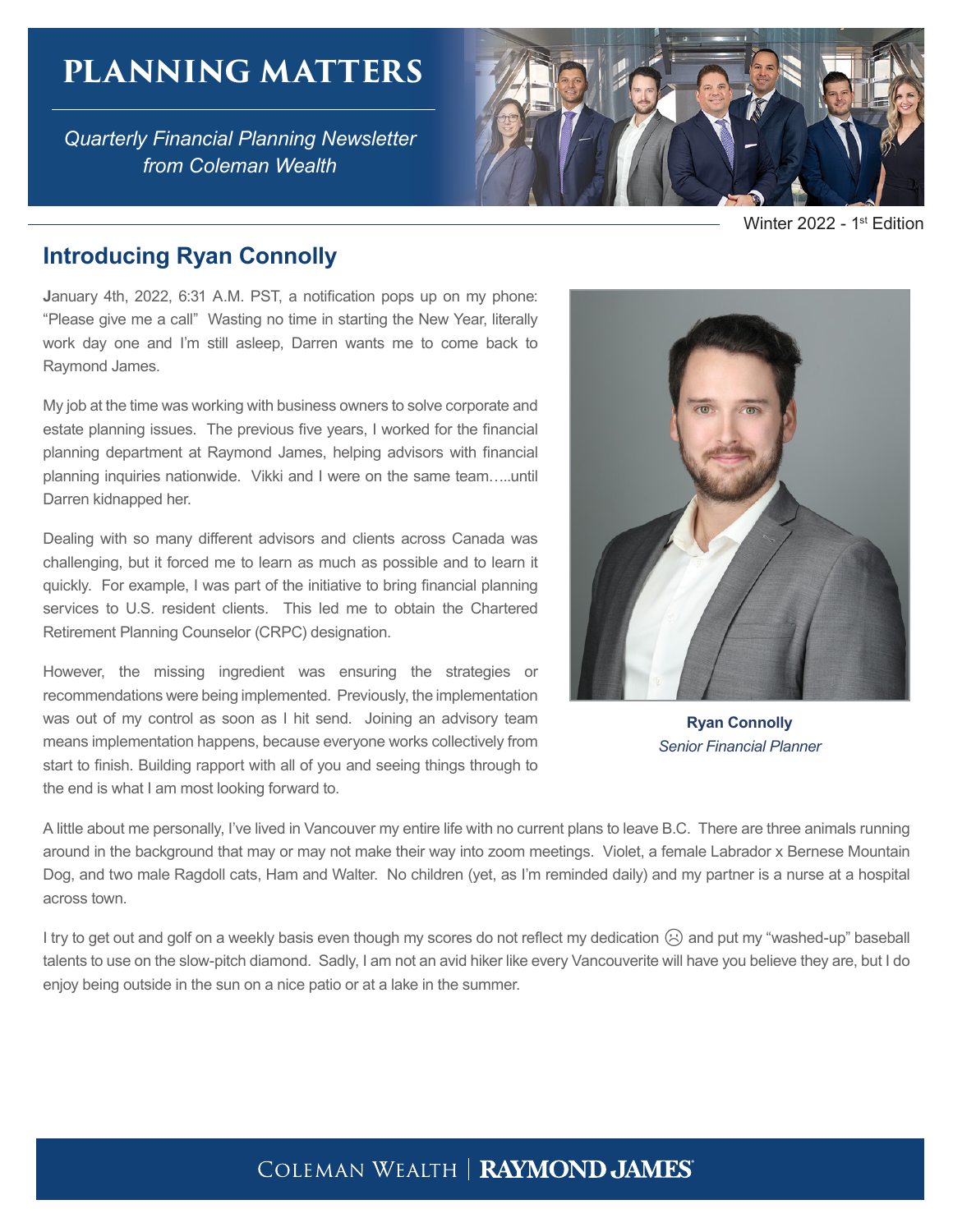## **Ask Sixty Five, featuring Darren Coleman**

**Question:** Can the executor of one's estate live outside of Canada? If so, are there implications involved in this choice? The executor is also the prime beneficiary. Thanks in advance.

We asked Darren Coleman, a senior vice-president and portfolio manager at Raymond James Ltd. to answer this one:

Your choice of an executor must be a well-considered one. Along with your executor being trustworthy, responsible and willing, it's also a very good idea that they are also a Canadian resident. While nothing prevents you from selecting a non-resident executor, there are a number of significant issues that make an out-of-country executor a problematic idea.

First, an out-of-country executor, indeed even an out-of-province executor, may be required to post a surety bond in order for the Court to grant probate of the estate (in Ontario, the executor applies for a "Certificate of appointment of estate trustee with a will"). A foreign executor bond can be expensive and inconvenient for your executor to deal with, and the costs are borne by your estate.

Second, the tax residency of the estate is determined based on where the control and management decisions are being made. If the executor is a U.S. resident, then, even if the deceased was a Canadian resident, the estate for tax purposes can be deemed a resident of the U.S. and can be subject to additional filing requirements or lose preferential tax treatments. For example, the estate could lose the preferred tax treatment of capital gains and dividends that apply to Canadian estates. The estate will also be required to file U.S. tax returns and could face double taxation in certain situations.

Third, Canadian financial institutions, particularly investment firms, are unwilling and in some cases unable to take instructions from a non-resident, including your executor. The principal compliance rule is that financial institutions and advisers must be licensed and registered where the client is domiciled. Note this is about residency, not citizenship. Even if your executor is a Canadian citizen, but resides in, say New York or California, your Canadian investment firm will not take any instructions from them. (This is also true in reverse, so if you've been appointed as the executor on a U.S. estate, you'll face the same challenges down there.)

Fourth, the practical matters of attending to an estate are difficult to do from a distance. Managing property, mail, personal belongings, etc., require a local presence. Also, most estate administration is not readily handled electronically. Personal visits to bank branches, accountants and obtaining "wet" signatures are all part of the executor's functions and must be done in person. If your out-of-country executor cannot enter Canada – as many could not during the pandemic, for example – then they will have to appoint someone in Canada to act on their behalf. This again adds cost, delay and inconvenience to the handling of your estate.

The best solution for someone in this situation is to consider appointing a corporate trustee, such as a trust company, to act as their executor. The corporate trustee will be a Canadian resident; moreover, their expertise in handling complicated estates can provide tremendous peace of mind to the family. And, in this situation where the primary beneficiary is a non-resident of Canada, they may be able to identify additional tax and estate planning solutions that would further ease estate administration and avoid problems later.

Finally, it is very prudent to obtain advice from a qualified, experienced professional who can assess your unique situation and provide you with the most appropriate solutions.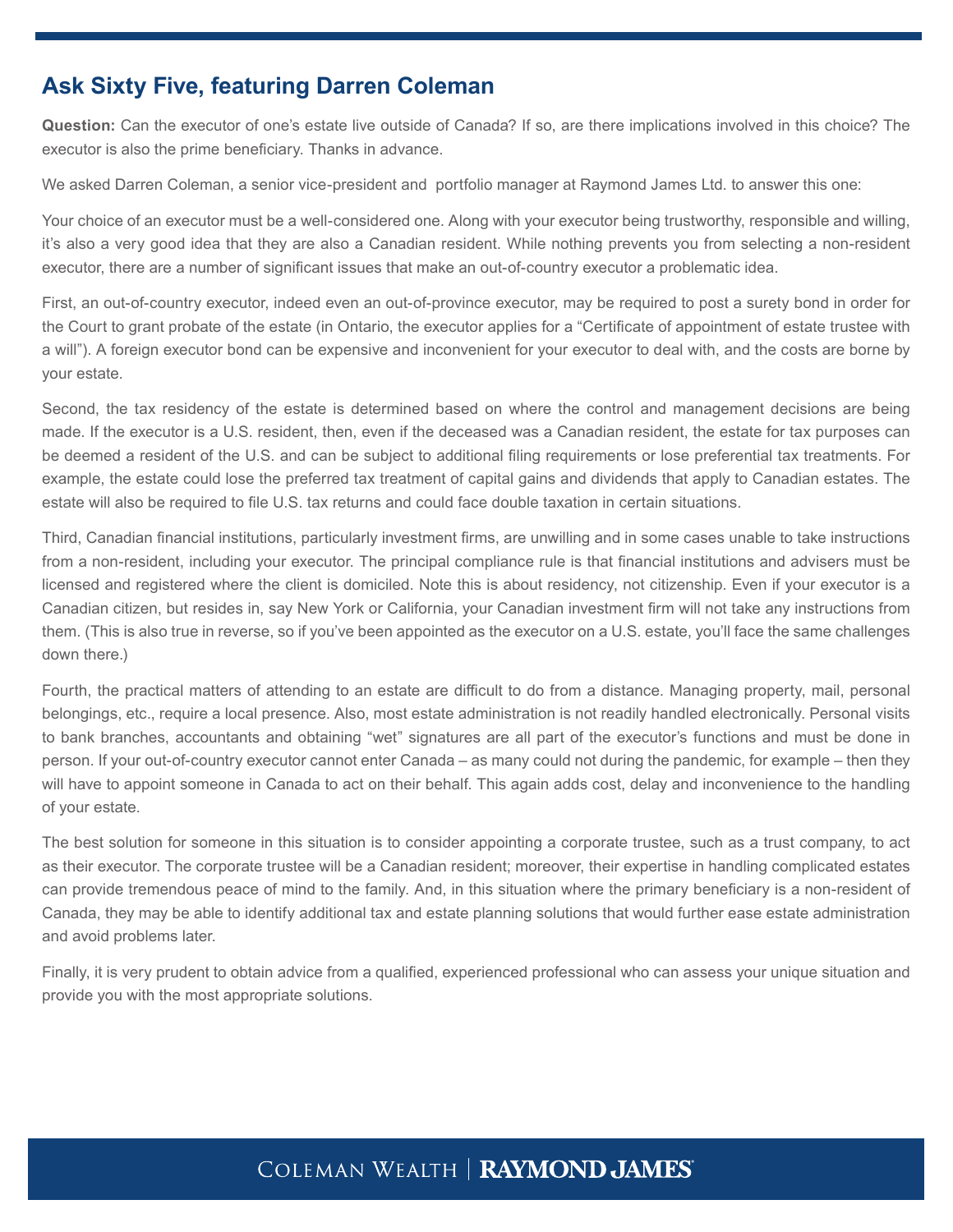# What Is the "Conservative Investor" Trying to Conserve? Client's Corner

**IF YOU HAVE AN INVESTED NET WORTH OF A MILLION DOLLARS,** and 30 years later still have that million dollars, then at long-term trendline inflation of 3%, you've lost about 60% of your money.

Wait, what? Didn't we just observe that you'd preserved your million dollars? Indeed we did, and indeed you have. That is, you've successfully maintained the same number of units of the currency you started out with. Unfortunately, you've lost 60% of your purchasing power. And in the long run, purchasing power is the only rational definition of "money."

Let's turn this around. Assume that, as you step into retirement, your first-year living costs (above and beyond Social Security) are budgeted to be \$100,000. At trendline 3% inflation, what will it take in the 30th year of retirement to buy just exactly what \$100,000 bought the first year? The answer: about \$240,000. If your income—or simply your ability to withdraw—from your investments doesn't increase by something like the same percentage, you may be going to experience some real hardship.

Historically, fixed-income investments like bonds don't provide such a rising income. Historically, mainstream equities—let's use the S&P 500 as our proxy—do.

A high-quality 30-year 6% corporate bond that you might have bought as a new issue around the beginning of 1992 has just now been redeemed—still paying 6%. But during these three decades, the cost of living about doubled. Yes, inflation ran somewhat below average during this period—but it was very far from nonexistent.

On the other hand, the cash dividend of the S&P 500 in 1992 was \$12.39. In the year just ended, it was \$60.40—up just a bit less than five times. Dividends didn't merely keep pace with inflation; they beat the living daylights out of it.

(You didn't ask, but that 30-year bond ended its life where it began—at a principal value of \$1,000. The S&P 500 came into 1992 at around 418, and went out of 2021 at 4,766—up just over 11 times. This despite the fact that the Index essentially halved not once but twice in this 30-year period—in 2000-02 and 2007-09.) **This is the time to be sitting down with your financial advisor and thinking about whether your notions of "risky" and "safe" still describe the financial world as it really is.**

Between the bondholder and the stockholder—again defining "money" over extended periods of time not as units of the currency but as purchasing power—who was the more "conservative" investor over these three decades? That is, who was more successful at protecting and even enhancing his/her purchasing power?

But wait: it gets worse.

Because as I write the 10-year U.S. Treasury note that was yielding 7.2% in early February 1992 is currently yielding 1.85%. And inflation in 2021 wasn't its average 3%; it was 7%. Thus, at the risk of piling on, it appears to me that a 30% taxpayer buying what may historically be the most "conservative" investment in the history of mankind is bargaining for a current yield (net of inflation and taxes) of something like minus 5%. A rational long-term investor might think twice about doing this—or anything like it.

This is far more than a matter of semantics. If you're like the average 10,000 people retiring every day in this country—and contemplating what may prove to be a three-decade two-person retirement—this is the time to be sitting down with your financial advisor and thinking about whether your notions of "risky" and "safe" still describe the financial world as it really is.

Everything proceeds from your definition of money.

#### *© February 2022 Nick Murray. All rights reserved. Used by permission.*

**Sources:** S&P 500 levels and dividends: Standard & Poor's, NYU Stern School. CPI inflation: U.S. Bureau of Labor Statistics, rateinflation.com. 10-year Treasury yields: macrotrends.net.